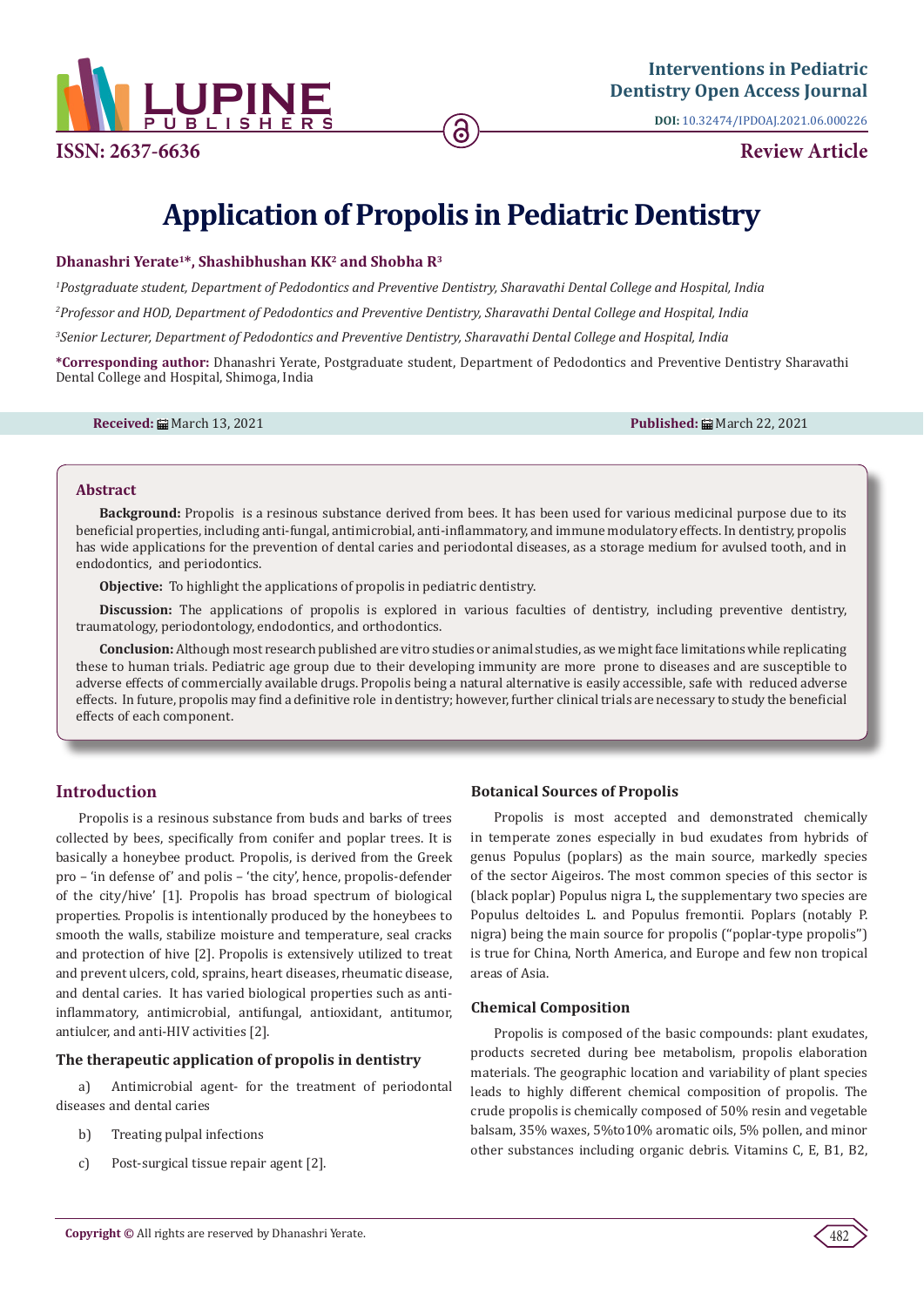B6, and mineral elements like iron, calcium, aluminum, manganese, silicon, vanadium, copper, have also been identified in propolis samples [3].

#### **Application of propolis in pediatric dentistry**

Dental caries being the most prevalent chronic infectious disease is amenable to prevention and treatment. Propolis possess antimicrobial activity against Streptococcus mutans, which is a significant contributor to dental caries. The Propolis extract might be used as an alternative in prevention of dental caries [1]. In pediatric dentistry, as almost all the oro-dental issues necessitate the direct contact of material/medicament to oral mucosa or hard tissues. Such as, mouth rinse, intra-canal irrigation, direct contact with pulp in direct pulp capping and pulpotomy. Hence, children are at constant risk toxins produced by medications either due direct contact or by systemic absorption [3].

#### **Adverse effects of allopathic drugs in children**

- a) Increased permeability of blood brain barrier
- b) Difference in body weight ratio
- c) Reduced levels of lipids
- d) Increased quantity of water
- e) Increased tendency of adverse allergic reactions
- f) Alterations in composition of serum proteins
- g) Developing immunity.

Such adverse effects have led to search of more natural and suitable alternative such as propolis [3].

#### **Pulpotomy**

The success of pulpotomy lies in formation of hard tissue barrier beneath the medicament and maintenance of pulp vitality. Aghazadeh et al. compared MTA and propolis as pulpotomy agent. A total of 25 healthy 4- to 8-year-old children were selected all the pulpotomies teeth were evaluated at 3, 6, and 9 month clinically and radiographically [4]. The teeth treated with MTA showed more suitable clinical and radiographic results as compared to propolis at 9 months follow-up [5]. Similarly, Madan et al. compared MTA and propolis on pulpotomized primary molars and stated that the Clinical outcome of Propolis is comparable to that of MTA at both 6 and 12 months follow up period. Hence, Propolis seems to be a promising and a reliable medicament for pulpotomy [6]. Whereas Reddy et al. assessed formocresol, propolis and growth factor as pulpotomy medicaments in deciduous teeth. The results obtained indicated greater clinical and radiographical success for PDGF group (96.3%, 88.89%) followed by PS group (96.3%, 88.4%) and FC group (76%, 72%). Histological examination showed thick and continuous dentin bridge formation with minimal inflammation in both PS and PDGF group. Conclusion: PDGF and PS showed greater efficacy than FC clinically, radiographically and histologically with PDGF relatively having a lead in success rate. Thus, justifying their use as a novel and promising pulpotomy medicaments with regenerative property [7]. Neda et al. compared formocresol and propolis as pulpotomy agent in primary second molar and revealed no significant differences in the success rates of primary molar pulpotomy procedures between propolis and formocresol. Propolis can be used for pulpotomy procedures as a substitute for formocresol [8].

# **Direct Pulp Capping**

Incidence of traumatic injuries spurge in children leading to increased risk of fracture. Hence maintenance of such teeth in functional state along with healthy pulp dentine complex is challenging. Direct pulp capping involves placement of biocompatible agent to pulp tissue to seal pulp against bacterial penetration, initiate dentine bridge, and maintenance of healthy pulp tissue [3]. Sabir et al. analyzed the expression COX-2 on inflamed rat dental pulp after capped with propolis. Eighty male Sprague Dawley rats were divided randomly into 5 groups Grp I-Negative control, Grp II- EEP propolis, Grp III- Flavonoids Propolis, Grp IV- Non-Flavonoids Propolis, Grp V- Calcium hydroxide and suggested that EEP and Ca(OH)2 were stronger than other materials test to suppress COX-2 expression on inflamed rat dental pulp [9]. Bretz et al. stated no difference between propolis and calcium hydroxide in direct capping. As they offer similar efficacy in dentine bridge formation, reduction of pathologic microbes and promoting healing of pulpal inflammation [10]. Also study carried out by Ozorio et al. indicated that propolis and calcium hydroxide exhibit similar effectiveness in induction of reparative dentin [11].

# **Propolis As Storage Media**

Preserving the cellular viablity is of prime importance while considering the restoration of health of periodontal ligament and to cease the root resorption process after tooth replantation of avulsed tooth [3]. Babaji et al. comparatively evaluated the efficacy of hank's balanced salt solution (HBSS), propolis, Aloe vera, and pomegranate juice (PJ) in preserving the vitality of periodontal ligament (PDL) cells of avulsed teeth. Fifty orthodontically extracted sound teeth with healthy PDL were selected for the present study. Selected teeth were randomly divided into study groups (10 in each) and 5 each as positive and negative control groups. All the teeth were immersed immediately after extraction into respective storage media. Propolis showed more viable PDL cells followed by HBSS, A. vera, and PJ [12]. Gopikrishna et al. (2008) the potential of a new storage medium, coconut water, in comparison with propolis, Hank's balanced salt solution (HBSS) and milk in maintaining viable periodontal ligament (PDL) cells on simulated avulsed teeth. Results showed that coconut water kept significantly more PDL cells viable compared with propolis, HBSS or milk. Coconut water can be used as a superior transport medium for avulsed teeth [13]. Shingare et al. evaluated behavior of propolis, milk and egg albumin as storage

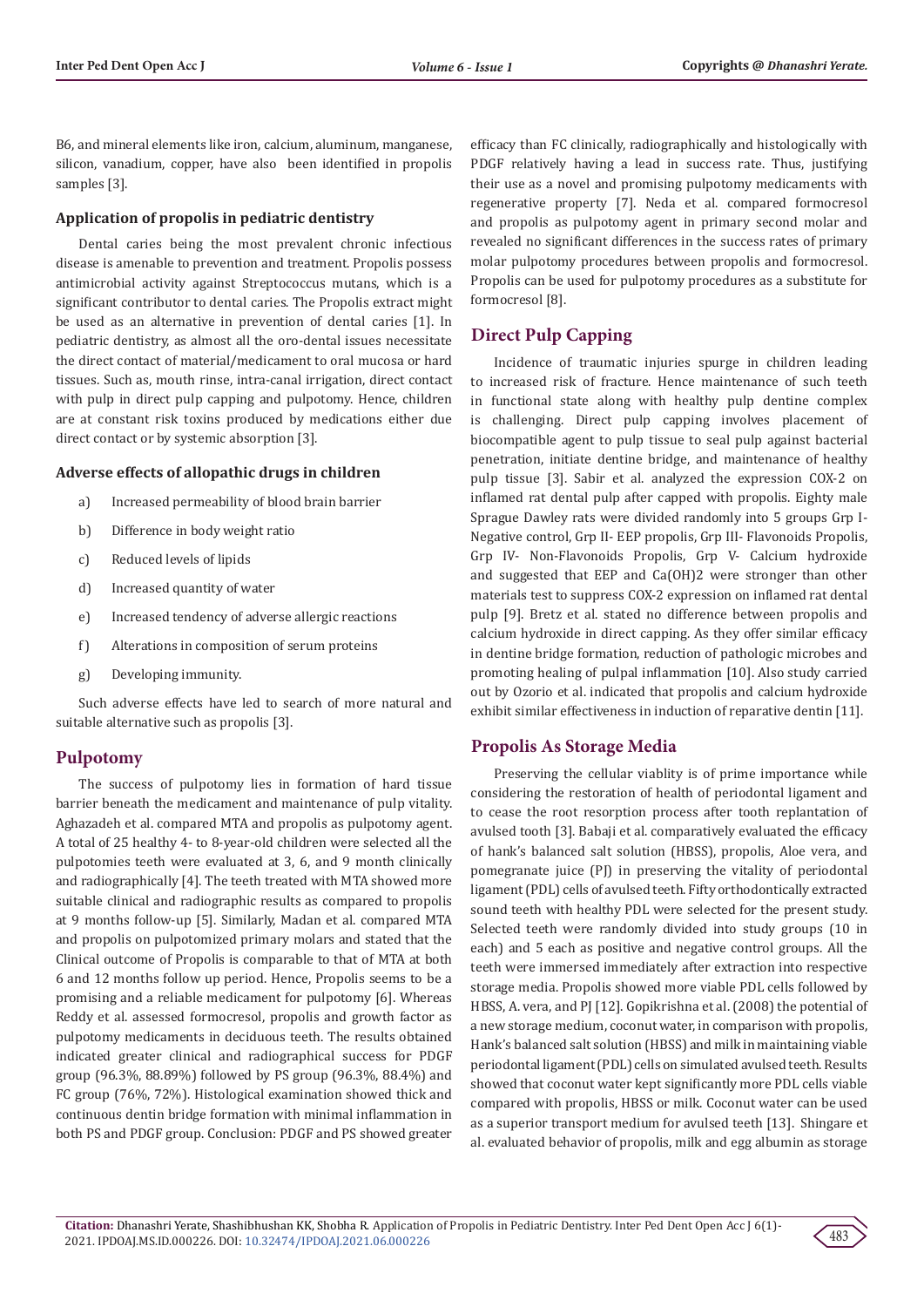media after othrodontic teeth extraction. No statistical difference was found in viability of pdl cell counts and it was concluded these can be used as good natural alternative to commercially available storage media [14]. Ahangari et al. compared 50% propolis, 10% HBSS, milk and egg white on periodontal cell survival at different time intervals and concluded that based on PDL cell viability propolis can be recommended as biologic storage media [15].

# **Mouth Rinse**

Propolis may restrict bacterial-plaque development and periodontitis causing pathogens due to its inherent antibacterial properties. A systematic review of randomized clinical trials aimed to evaluate the available evidence regarding the efficacy of propolisbased mouthwash on dental plaque and gingival inflammation. Overall, propolis mouthwashes showed good efficacy on plaque and gingivitis in all of the included studies. Out of the eight studies that reported on plaque index, 5 studies found equal efficacy of propolis and CHX in reducing plaque, two studies found superior efficacy in favor of CHX, while one study found superior efficacy in favor of propolis. Six studies assessed gingival inflammation outcome, four of which reported better results with propolis, while two studies reported comparable results [16]. A study was carried out for a period of two years in patients undergoing fixed orthodontic treatment. A total of 100 subjects were randomly divided into 2 groups of 50 subjects each and were informed to swish and sopit 10 ml of mouth rinse. Plaque index and gingival index were assessed at baseline and at a three-day interval. It was concluded that Propolis mouthwash has a required effect on gingival health of patients. The propolis extract might be used as an alternate to CHX in the prevention of periodontal and gingival problems [17].

#### **Endodontic Therapy**

The aim of successful root canal treatment is to eliminate the bacterial contamination associated with minimal irritation of periapical tissue. Parolia et al. assessed the antibacterial effect of propolis nanoparticles (PNs) as an endodontic irrigant against Enterococcus faecalis biofilm of root canal system. Two-hundredten extracted human teeth were sectioned. The root canal was enlarged to an internal diameter of 0.9 mm. The specimens were inoculated with E. faecalis for 21 days. Following which were randomly divided into seven groups, with 30 dentinal blocks in each group including: group I-saline; group II-propolis 100 µg/mL; group III-propolis 300 µg/mL; group IV-propolis nanoparticle 100 µg/mL; group V-propolis nanoparticle 300µg/mL; group VI-6% sodium hypochlorite; group VII-2% chlorhexidine. Dentin shavings were collected at 200 and 400 μm depths, and total numbers of CFUs were determined at the end of one, five, and ten minutes. Results stated Propolis nanoparticles as endodontic irrigants were the most effective at ten minutes in reducing E. faecalis CFUs when compared at one minute and five minutes [18]. A study was conducted to determine the difference in antibacterial effectiveness between a combination of calcium hydroxide with 2% CHX digluconate or 25% propolis as an intracanal medicament against E. faecalis (in vitro) bacteria. The combination of calcium hydroxide with propolis 25% more effective than the mixture of calcium hydroxide with 2% CHX digluconate as root canal medicament against E. faecalis bacteria.

# **Conclusion**

Although there are studies with encouraging alternatives of various products of propolis compared to commercially available counterparts. Further research with large scale randomized control human trails would be necessary for propolis to be a natural substitute.

#### **References**

- 1. [Jain S, Rai R, Sharma V, Batra M \(2014\) Propolis in oral health: a natural](https://www.researchgate.net/publication/259488052_PROPOLIS_IN_ORAL_HEALTH_A_NATURAL_REMEDY) [remedy. World J Pharm Sci 2\(1\): 90-94.](https://www.researchgate.net/publication/259488052_PROPOLIS_IN_ORAL_HEALTH_A_NATURAL_REMEDY)
- 2. [Mello BC, Hubinger MD \(2012\) Antioxidant activity and polyphenol](https://www.researchgate.net/publication/267037304_Antioxidant_activity_and_polyphenol_contents_in_Brazilian_green_propolis_extracts_prepared_with_the_use_of_ethanol_and_water_as_solvents_in_different_pH_values) [contents in Brazilian green propolis extracts prepared with the use](https://www.researchgate.net/publication/267037304_Antioxidant_activity_and_polyphenol_contents_in_Brazilian_green_propolis_extracts_prepared_with_the_use_of_ethanol_and_water_as_solvents_in_different_pH_values) [of ethanol and water as solvents in different pH values. International](https://www.researchgate.net/publication/267037304_Antioxidant_activity_and_polyphenol_contents_in_Brazilian_green_propolis_extracts_prepared_with_the_use_of_ethanol_and_water_as_solvents_in_different_pH_values) [Journal of Food Science & Technology 47\(12\): 2510-2518.](https://www.researchgate.net/publication/267037304_Antioxidant_activity_and_polyphenol_contents_in_Brazilian_green_propolis_extracts_prepared_with_the_use_of_ethanol_and_water_as_solvents_in_different_pH_values)
- 3. [Malhotra S, Gupta VK \(2014\) Use of propolis in pediatric dentistry.](https://www.jdas.in/article.asp?issn=2277-4696;year=2014;volume=3;issue=2;spage=93;epage=98;aulast=Malhotra) [Journal of dental and allied sciences 3\(2\): 93.](https://www.jdas.in/article.asp?issn=2277-4696;year=2014;volume=3;issue=2;spage=93;epage=98;aulast=Malhotra)
- 4. [Aghazadeh S, Haghgoo R, Mehran M, Kadkhodaei F \(2018\) Comparative](https://www.researchgate.net/publication/329250893_Comparative_evaluation_of_clinical_and_radiographic_success_of_MTA_and_propolis_in_pulpotomy_of_primary_molars) [evaluation of clinical and radiographic success of MTA and propolis in](https://www.researchgate.net/publication/329250893_Comparative_evaluation_of_clinical_and_radiographic_success_of_MTA_and_propolis_in_pulpotomy_of_primary_molars) [pulpotomy of primary molars. Iranian Endodontic Journal 13\(4\): 508-](https://www.researchgate.net/publication/329250893_Comparative_evaluation_of_clinical_and_radiographic_success_of_MTA_and_propolis_in_pulpotomy_of_primary_molars) [514.](https://www.researchgate.net/publication/329250893_Comparative_evaluation_of_clinical_and_radiographic_success_of_MTA_and_propolis_in_pulpotomy_of_primary_molars)
- 5. [Madan K, Baliga S, Deulkar P, Thosar N, Rathi N, et al. \(2020\) A](https://www.researchgate.net/publication/342156887_A_Comparative_Evaluation_between_Propolis_and_Mineral_Trioxide_Aggregate_as_Pulpotomy_Medicaments_in_Primary_Molars) [Comparative Evaluation between Propolis and Mineral Trioxide](https://www.researchgate.net/publication/342156887_A_Comparative_Evaluation_between_Propolis_and_Mineral_Trioxide_Aggregate_as_Pulpotomy_Medicaments_in_Primary_Molars) [Aggregate as Pulpotomy Medicaments in Primary Molars. Journal of](https://www.researchgate.net/publication/342156887_A_Comparative_Evaluation_between_Propolis_and_Mineral_Trioxide_Aggregate_as_Pulpotomy_Medicaments_in_Primary_Molars) [Evolution of Medical and Dental Sciences 9\(15\): 1256-1261.](https://www.researchgate.net/publication/342156887_A_Comparative_Evaluation_between_Propolis_and_Mineral_Trioxide_Aggregate_as_Pulpotomy_Medicaments_in_Primary_Molars)
- 6. [Reddy NV, Popuri SK, Velagala D, Reddy A, Puppala N \(2019\) Comparative](https://www.researchgate.net/publication/335238963_Comparative_Evaluation_of_Formocresol_Propolis_and_Growth_Factor_as_Pulpotomy_Medicaments_in_Deciduous_Teeth-_An_Invivo_Study) [Evaluation of Formocresol, Propolis and Growth Factor as Pulpotomy](https://www.researchgate.net/publication/335238963_Comparative_Evaluation_of_Formocresol_Propolis_and_Growth_Factor_as_Pulpotomy_Medicaments_in_Deciduous_Teeth-_An_Invivo_Study) [Medicaments in Deciduous Teeth-An](https://www.researchgate.net/publication/335238963_Comparative_Evaluation_of_Formocresol_Propolis_and_Growth_Factor_as_Pulpotomy_Medicaments_in_Deciduous_Teeth-_An_Invivo_Study) *In vivo* Study. Journal of Clinical & [Diagnostic Research 13\(8\).](https://www.researchgate.net/publication/335238963_Comparative_Evaluation_of_Formocresol_Propolis_and_Growth_Factor_as_Pulpotomy_Medicaments_in_Deciduous_Teeth-_An_Invivo_Study)
- 7. [Ahmadi RN, Zare JM, Pakizeh Z. Comparison of 6-and 12-Month Clinical](https://www.researchgate.net/publication/335238963_Comparative_Evaluation_of_Formocresol_Propolis_and_Growth_Factor_as_Pulpotomy_Medicaments_in_Deciduous_Teeth-_An_Invivo_Study) [and Radiographic Success Rates of Pulpotomy with Formocresol and](https://www.researchgate.net/publication/335238963_Comparative_Evaluation_of_Formocresol_Propolis_and_Growth_Factor_as_Pulpotomy_Medicaments_in_Deciduous_Teeth-_An_Invivo_Study) [Propolis in Primary Second Molar Teeth 13\(8\).](https://www.researchgate.net/publication/335238963_Comparative_Evaluation_of_Formocresol_Propolis_and_Growth_Factor_as_Pulpotomy_Medicaments_in_Deciduous_Teeth-_An_Invivo_Study)
- 8. [Sabir A \(2019\) Indonesian propolis suppressed the expression of COX-](https://www.researchgate.net/publication/340895151_Indonesian_propolis_suppressed_the_expression_of_COX-2_in_inflamed_rat_dental_pulp_in_direct_capping_treatment)[2 in inflamed rat dental pulp in direct capping treatment. Journal of](https://www.researchgate.net/publication/340895151_Indonesian_propolis_suppressed_the_expression_of_COX-2_in_inflamed_rat_dental_pulp_in_direct_capping_treatment) [Dentomaxilofacial Science 4\(2\): 109.](https://www.researchgate.net/publication/340895151_Indonesian_propolis_suppressed_the_expression_of_COX-2_in_inflamed_rat_dental_pulp_in_direct_capping_treatment)
- 9. [Bretz WA, Chiego DJ, Marcucci MC, Cunha I, Custódio A, et al. \(1998\)](https://pubmed.ncbi.nlm.nih.gov/9933969/) [Preliminary report on the effects of propolis on wound healing in the](https://pubmed.ncbi.nlm.nih.gov/9933969/) [dental pulp. Zeitschrift für Naturforschung Cec 53\(11-12\): 1045-1048.](https://pubmed.ncbi.nlm.nih.gov/9933969/)
- 10. [Ozório JE, de Oliveira DA, de Sousa-Neto MD, Perez DE \(2012\)](https://pubmed.ncbi.nlm.nih.gov/22828758/) [Standardized propolis extract and calcium hydroxide as pulpotomy](https://pubmed.ncbi.nlm.nih.gov/22828758/) [agents in primary pig teeth. Journal of Dentistry for Children 79\(2\): 53-](https://pubmed.ncbi.nlm.nih.gov/22828758/) [58.](https://pubmed.ncbi.nlm.nih.gov/22828758/)
- 11. [Babaji P, Melkundi M, Devanna R, Suresh BS, Chaurasia VR, et al. \(2017\)](https://pubmed.ncbi.nlm.nih.gov/28435369/) [In vitro comparative evaluation of different storage media \(hank's](https://pubmed.ncbi.nlm.nih.gov/28435369/) [balanced salt solution, propolis, Aloe vera, and pomegranate juice\) for](https://pubmed.ncbi.nlm.nih.gov/28435369/) [preservation of avulsed tooth. European journal of dentistry 11\(1\): 71.](https://pubmed.ncbi.nlm.nih.gov/28435369/)
- 12. [Gopikrishna V, Baweja PS, Venkateshbabu N, Thomas T, Kandaswamy D](https://pubmed.ncbi.nlm.nih.gov/18436040/) [\(2008\) Comparison of coconut water, propolis, HBSS, and milk on PDL](https://pubmed.ncbi.nlm.nih.gov/18436040/) [cell survival. J Endod 34: 587-589.](https://pubmed.ncbi.nlm.nih.gov/18436040/)
- 13. [Shingare P, Chaugule V \(2020\) Comparative evaluation of behaviors](https://www.researchgate.net/publication/343802095_Comparative_evaluation_of_behaviors_of_three_naturally_occurring_products_namely_propolis_milk_and_egg_albumin_when_used_as_storage_media_in_extracted_teeth_for_orthodontic_purpose) [of three naturally occurring products, namely propolis, milk, and egg](https://www.researchgate.net/publication/343802095_Comparative_evaluation_of_behaviors_of_three_naturally_occurring_products_namely_propolis_milk_and_egg_albumin_when_used_as_storage_media_in_extracted_teeth_for_orthodontic_purpose) [albumin when used as storage media in extracted teeth for orthodontic](https://www.researchgate.net/publication/343802095_Comparative_evaluation_of_behaviors_of_three_naturally_occurring_products_namely_propolis_milk_and_egg_albumin_when_used_as_storage_media_in_extracted_teeth_for_orthodontic_purpose) [purpose. Archives of Trauma Research 9\(3\): 129-134.](https://www.researchgate.net/publication/343802095_Comparative_evaluation_of_behaviors_of_three_naturally_occurring_products_namely_propolis_milk_and_egg_albumin_when_used_as_storage_media_in_extracted_teeth_for_orthodontic_purpose)